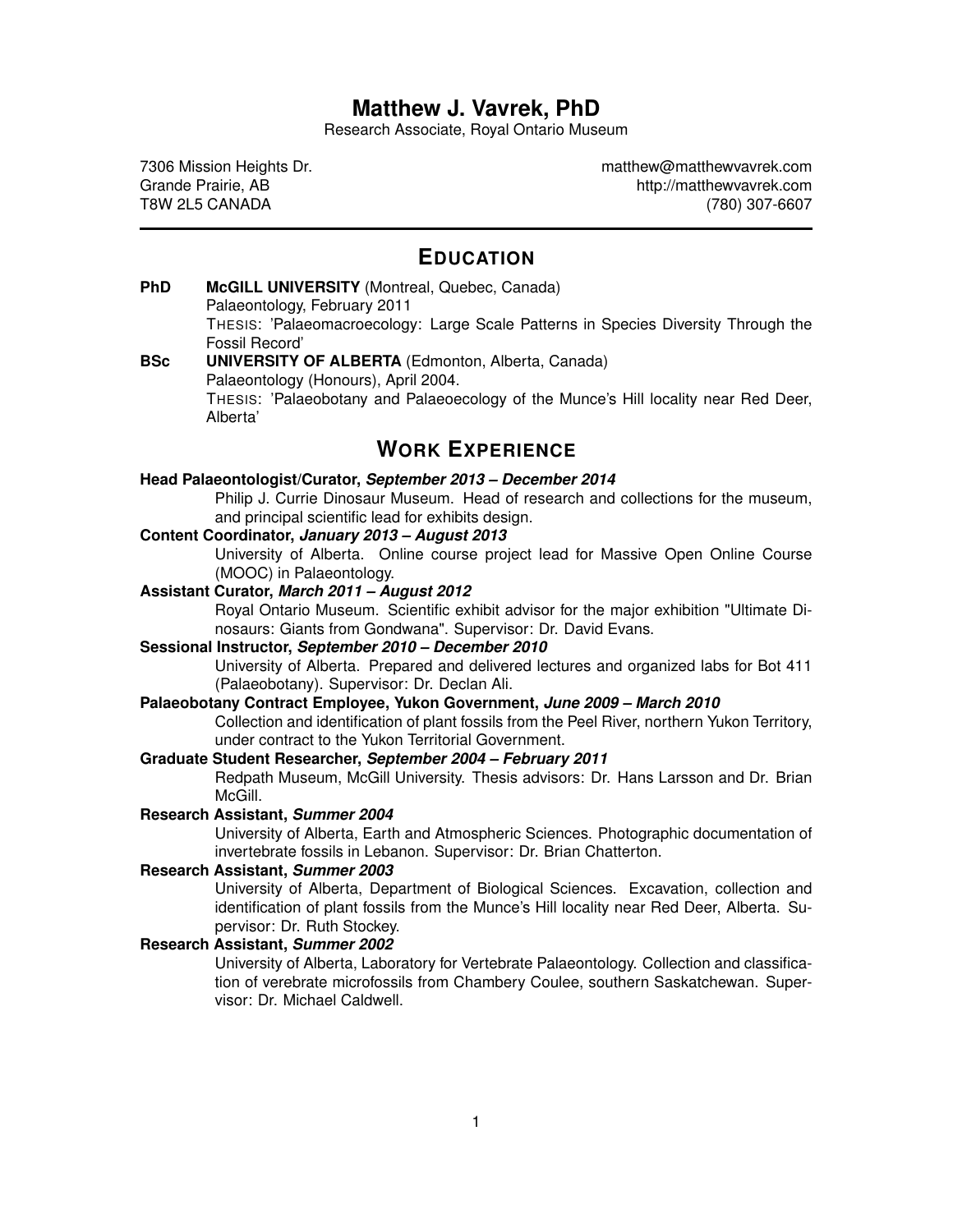# **PUBLICATIONS AND PRESENTATIONS**

# *Publications in Refereed Journals*

- Evans, D.C., **M.J. Vavrek**, and H.C.E. Larsson. Pachycephalosaurin pachycephalosaurid (Dinosauria: Ornithischia) cranial remains from the latest Cretaceous (Maastrichtian) Scollard Formation of Alberta, Canada. Palaeobiodiversity and Palaeoenvironments, in press.
- Brown, C.M., and **M.J. Vavrek**. Small sample sizes in the study of ontogenetic allometry; implications for palaeobiology. PeerJ, in press.
- Brown, C.M., C.S. VanBuren, D.W. Larson, K.S. Brink, N.E. Campione, **M.J. Vavrek**, and D.C. Evans. Tooth counts through growth in diapsid reptiles: Implications for interpreting individual and size-related variation in the fossil record. Journal of Anatomy, in press.
- Stockey, R.A., G.L. Hoffman, and **Vavrek, M.J.**. Paleobotany and paleoecology of the Munce's Hill fossil locality near Red Deer, Alberta, Canada. Annals of the Missouri Botanical Garden, in press.
- **Vavrek, M.J.**, A.M. Murray and P.R. Bell. 2014. An early Late Cretaceous (Cenomanian) sturgeon (Acipenseriformes) from the Dunvegan Formation, northwestern Alberta, Canada. Canadian Journal of Earth Sciences, 51: 677-681.
- **Vavrek, M.J.**, B.C. Wilhelm, E.E. Maxwell, and H.C.E. Larsson. 2014. Arctic plesiosaurs from the Lower Cretaceous of Melville Island, Nunavut, Canada. Cretaceous Research, 50: 273-281.
- Burns, M.E., and **M.J. Vavrek**. 2014. Ankylosaur ossicles from the middle Cenomanian Dunvegan Formation of northwestern Alberta, Canada. PLoS ONE, 9(5):e96075.
- **Vavrek, M.J.**, L.V. Hills, and P.J. Currie. 2014. A Late Cretaceous hadrosaurid (Dinosauria: Ornithischia) from Axel Heiberg Island, Nunavut, Canada. Arctic, 67: 1-9.
- Brown, C.M., N.E. Campione, H.C. Giacominia, L.J. O'Brien, **M.J. Vavrek**, and D.C. Evans. 2013. Ecological modelling, size distributions, and taphonomic size bias in dinosaur faunas: a comment on Codron et al., 2012. Biology Letters, 9: 20120582.
- **Vavrek, M.J.**, D.C. Evans, D.R. Braman, N.E. Campione, and G.D. Zazula. 2012. A Paleogene flora from the upper Bonnet Plume Formation of northeast Yukon Territory, Canada. Canadian Journal of Earth Sciences, 49: 547-558.
- Evans, D.C., **M.J. Vavrek**, D.R. Braman, N.E. Campione, T.A. Dececchi, and G.D. Zazula. 2012. Vertebrate Fossils (Dinosauria) from the Bonnet Plume Formation, Yukon Territory, Canada. Canadian Journal of Earth Sciences, 49: 396-411.
- **Vavrek, M.J.** 2011. fossil: Palaeoecological and palaeogeographical analysis tools. Palaeontologia Electronica, 14 (1): 16p.
- **Vavrek, M.J.** and H.C.E. Larsson. 2010. Low beta diversity of Maastrichtian dinosaurs of North America. Proceedings of the National Academy of Sciences, 107: 8265–8268.
- **Vavrek, M.J.**, H.C.E. Larsson and N. Rybczynski. 2007. A Late Triassic flora from east-central Axel Heiberg Island, Nunavut, Canada. Canadian Journal of Earth Sciences, 44: 1653–1659.
- **Vavrek, M.J.**, R.A. Stockey, and G.W. Rothwell. 2006. *Osmunda vancouverensis* sp. nov. (Osmundaceae), permineralized fertile frond segments from the Lower Cretaceous of British Columbia, Canada. International Journal of Plant Sciences 167: 631–637.

#### *Books*

- Persons IV, W. Scott (ed.) Dino 101: An Introduction to Dinosaur Biology. University of Alberta Press, Edmonton, Canada, in press. (Author on chapters 1-5, 7 and 10)
- Evans, D.C. and **M.J. Vavrek**. 2012. *Ultimate Dinosaurs: Giants from Gondwana* (exhibition guide book). ROM Press, Toronto, Ontario.

# *Scientific Software*

Vavrek, M.J. 2010. [parfossil:](http://cran.r-project.org/web/packages/parfossil/index.html) Parallelized functions for palaeoecological and palaeogeographical analysis (R statistical package). [http://cran.r-project.org/web/packages/parfossil/.](http://cran.r-project.org/web/packages/parfossil/)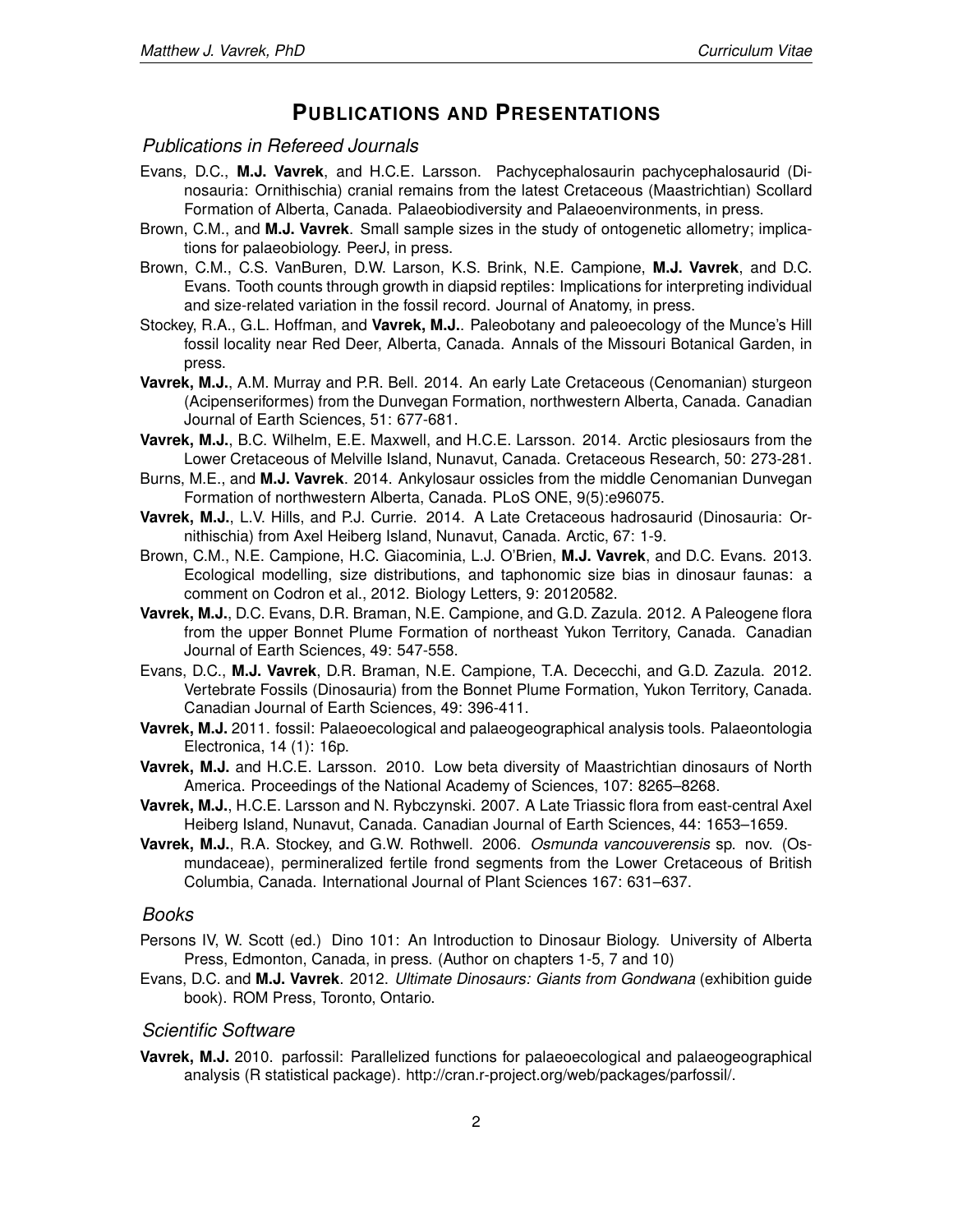- **Vavrek, M.J.** 2008 2010. [fossil:](http://cran.r-project.org/web/packages/fossil/index.html) Palaeoecological and Palaeogeographical Analysis Tools (R statistical package). [http://cran.r-project.org/web/packages/fossil/.](http://cran.r-project.org/web/packages/fossil/)
- **Vavrek, M.J.** 2008. [PostGPS,](http://spatialserver.net:3001/) A plugin for the Quantum GIS program to convert between data formats. [http://pyqgis.org/repo/contributed/.](http://pyqgis.org/repo/contributed/)

# *Conference Presentations*

- **Vavrek, M.J.**, R.C. McKellar, A.P. Wolfe, and H.C.E. Larsson. 2014. A partial bird with preserved feathers from the Paleocene of the central Yukon Territory, Canada. Journal of Vertebrate Paleontology, 33(3) suppl., pg. 247A (poster presentation).
- Arbour, V., **Vavrek, M.J.**, E. Koppelhus, and P.J. Currie. DINO 101: A massive open online course about dinosaur paleobiology. Journal of Vertebrate Paleontology, 33(3) suppl., pg. 81A (poster presentation).
- **Vavrek, M.J.**, L.B. Harrison, S.L. Cumbaa, M.S. Becker and H.C.E. Larsson. 2013. Latitudinal gradients and provinciality in chondrichthyan faunas from the Late Cretaceous of North America. Journal of Vertebrate Paleontology, 32(3) suppl., pg. 231A (symposium presentation).
- **Vavrek, M.J.** and H.C.E. Larsson. 2012. Late Cretaceous (Santonian-Maastrichtian) vertebrate faunas from the Arctic of Appalachia. Journal of Vertebrate Paleontology, 31(3) suppl., pg. 188A (symposium presentation).
- **Vavrek, M.J.** and D.B. Brinkman. 2011. Baseline levels of alpha and beta diversity in vertebrate microfossil assemblages. Journal of Vertebrate Paleontology, 31(3) suppl., pg. 208A (symposium presentation).
- L.B. Harrison, **Vavrek, M.J.**, M.S. Becker and H.C.E. Larsson. 2011. Insight into the Cenomanian (Late Cretaceous) terrestrial and marine vertebrate fauna of Bylot Island, Nunavut. Journal of Vertebrate Paleontology, 31(3) suppl., pg. 122A (poster presentation).
- **Vavrek, M.J.** 2009. New methods of network paleobiogeography with an empirical example from Miocene mammals. Journal of Vertebrate Paleontology, 29(3) suppl., pg. 195A.
- **Vavrek, M.J.** and H.C.E. Larsson. 2009. Dinosaurs of North America show ancient association between low beta diversity and homogeneous climates. Frenchman Formation Terrestrial Ecosystem Conference Abstracts, pg. 63.
- **Vavrek, M.J.** and H.C.E. Larsson. 2007. Relationships of dinosaur assemblages during the Maastrichtian (Latest Cretaceous) of North America. 4th Interdisciplinary Graduate Student Research Symposium Abstracts Volume, pg. 29.
- **Vavrek, M.J.** and H.C.E. Larsson. 2006. Analysis of dinosaur diversity and provinciality in Late Cretaceous North America. Journal of Vertebrate Paleontology, 26(3) suppl., pg. 135A.
- Larsson, H.C.E., M. de Boef, T.A. Dececchi, E.E. Maxwell, S.C. Tissandier, **M.J. Vavrek**. 2006. Marine Reptiles from Melville and Cameron Islands, Nunavut. Canadian Paleontology Conference Proceedings No. 4: pg 26.
- **Vavrek, M.J.**, R.L. Church and H.C.E. Larsson. 2006. Biogeography of North and South American Triassic floras. Canadian Paleontology Conference Proceedings No. 4: pg 39-40.
- **Vavrek, M.J.** 2006. Analysis of dinosaur endemism in Late Cretaceous North American assemblages. Interdisciplinary Graduate Student Research Symposium 2006.
- **Vavrek, M.J.** 2005. A new Late Triassic floral assemblage from Axel Heiberg Island, Nunavut. Interdisciplinary Student Symposium 2005.
- **Vavrek, M.J.**, R.A. Stockey, and G.W. Rothwell. 2004. Permineralized *Osmunda* pinnae with attached sporangia containing spores from the Lower Cretaceous of British Columbia, Canada. Botany 2004 abstracts volume.

# *Invited Presentations*

**Vavrek, M.J.** April 1, 2010. Palaeomacroecology. Invited speaker, University of Toronto.

**Vavrek, M.J.** October 24, 2006. Biodiversity in the fossil record. Invited speaker, Concordia University.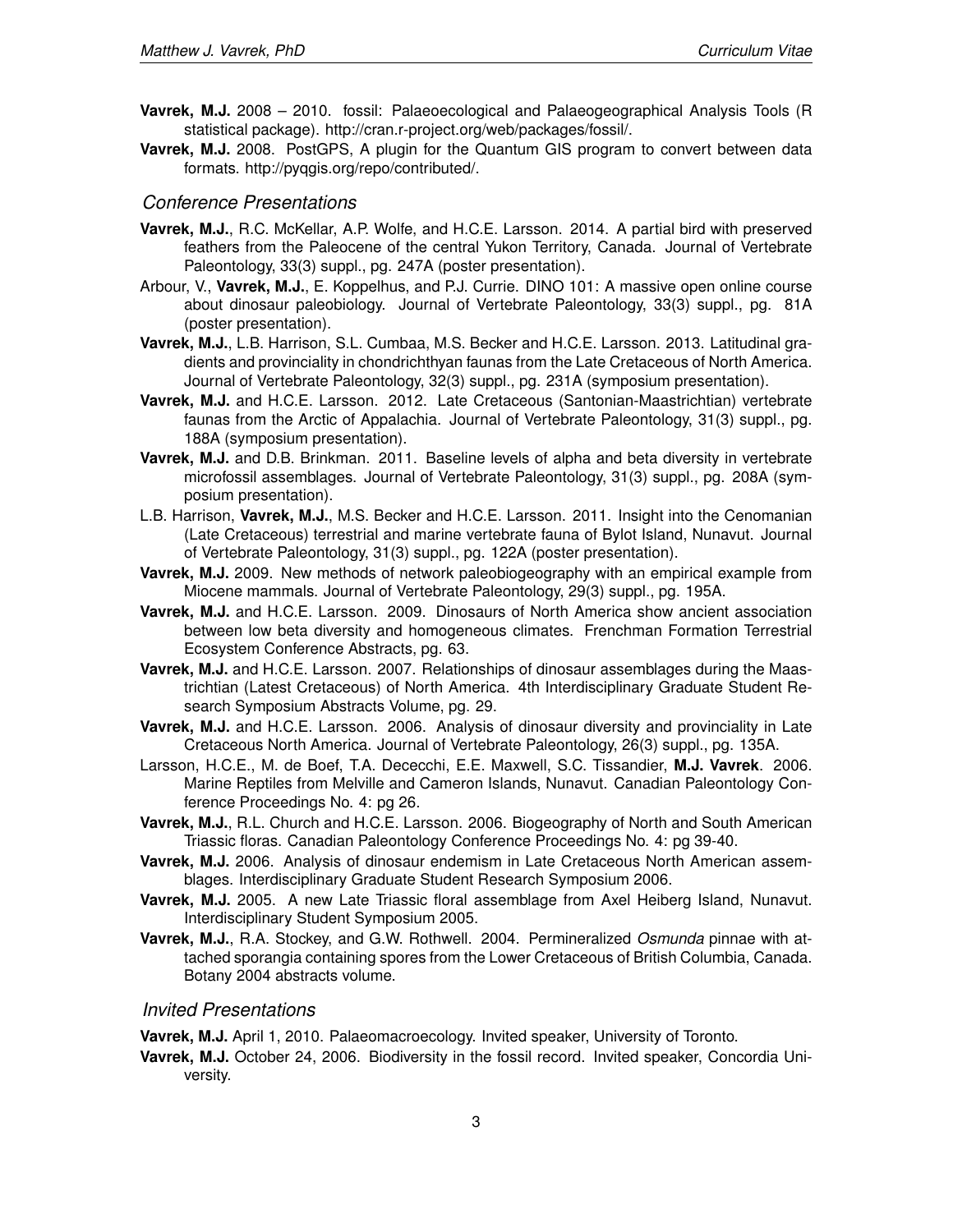**Vavrek, M.J.** April 8, 2004. Osmundaceous sporangia from the Early Cretaceous of Vancouver Island. Invited speaker, Symposium on the Evolution of Ferns, University of Alberta.

# *Poster Presentations*

- **Vavrek, M.J.**, L.B. Harrison, S.L. Cumbaa, M. Becker, and H.C.E. Larsson. 2013. A Late Cretaceous (?Campanian) Selachian Fauna From Bylot Island, Nunavut: Biodiversity and Biogeographic Implications. Alberta Palaeontological Society 17th Annual Symposium.
- Harrison, L.B., **M.J. Vavrek**, M. Becker, and H.C.E. Larsson. 2011. Insight into the Cenomanian (Late Cretaceous) terrestrial and marine vertebrate fauna of Bylot Island, Nunavut. Journal of Vertebrate Paleontology, 31(3) suppl., pg. 122A.
- **Vavrek, M.J.**, L. B. Harrison, E. Bamforth, N. Bayani, L. Baret, A. Ebn-al-Nassir, C. Erana, W. Long, E. Maxwell, J. Rousseau, R. Tahara and H.C.E. Larsson. 2007. Systematic exploration of Grasslands National Park, Saskatchewan - 2007 McGill Field Course. Canadian Paleontology Conference Proceedings No. 5.
- **Vavrek, M.J.** and H.C.E. Larsson. 2006. Turnover rates in Late Cretaceous dinosaur assemblages. Canadian Society for Ecology and Evolution Inaugural Meeting (list of poster presentations pg 89).
- **Vavrek, M.J.** 2004. Palaeoenvironmental implications of fossil salamander taxa from the Upper Cretaceous (Maastrichtian) Frenchman Formation of Southwestern Saskatchewan. Journal of Vertebrate Paleontology, 24(3) suppl., pg. 125A.
- **Vavrek, M.J.** 2004. Fossil salamanders from the Cretaceous (Maastrichtian) of southwestern Saskatchewan and their association with climate and environment. Alberta Palaeontological Society Eighth Annual Symposium Abstracts pg. 69-70.
- **Vavrek, M.J.** 2004. Palaeoecology and the Palaeoenvironment of the Paleocene Munce's Hill locality near Red Deer, Alberta, Canada. Prairie Universities Biological Symposium pg. 79.
- **Vavrek, M.J.** 2003. Late Cretaceous Salamanders of the Frenchman Formation and their palaeoenvironmental implications. Canadian Paleontology Conference Proceedings No. 1: pg 43–44.

# **TEACHING EXPERIENCE**

# *University of Alberta, Department of Biological Sciences*

### **Seminar Instructor, Introduction to Statistics with R,** *November 18, 2010*

A 2 hour introduction to the R Statistical Language for graduate students in biology. I initiated and organized the course, and created a number of examples for the students to follow along with.

# *McGill University, Biology Department*

# **Teaching Assistant, [Vertebrate Palaeontology Field Course,](http://biology.mcgill.ca/undergrad/courses/c573c.html)** *Summer 2007 – 2009*

A 2.5 week long field course in vertebrate palaeontology, with a focus on hands on learning. I helped organize transportation, meals and lodging, as well as giving lectures and preparing and marking the course exam.

# **Teaching Assistant, [Methods in Biology of Organisms,](http://biology.mcgill.ca/undergrad/courses/c206a.html)** *Fall 2005 – 2007*

An introductory laboratory-based class, with a focus on methods and hands on experimentation in a variety of disciplines of organismal biology. I led introductory lectures, provided one-on-one assistance to students, and marked oral presentations and written assignments and essays.

#### **Teaching Assistant, [Animal Diversity,](http://biology.mcgill.ca/undergrad/courses/c305b.html)** *Winter 2005 – 2007*

A broad course meant as an introduction to the major phyla of animals, with a focus on their morphology, evolution and relationsips to one another. I led lab sections, which included being able to identify all of the different phyla and exxplain their defining characteristics, and marked lab and lecture exams.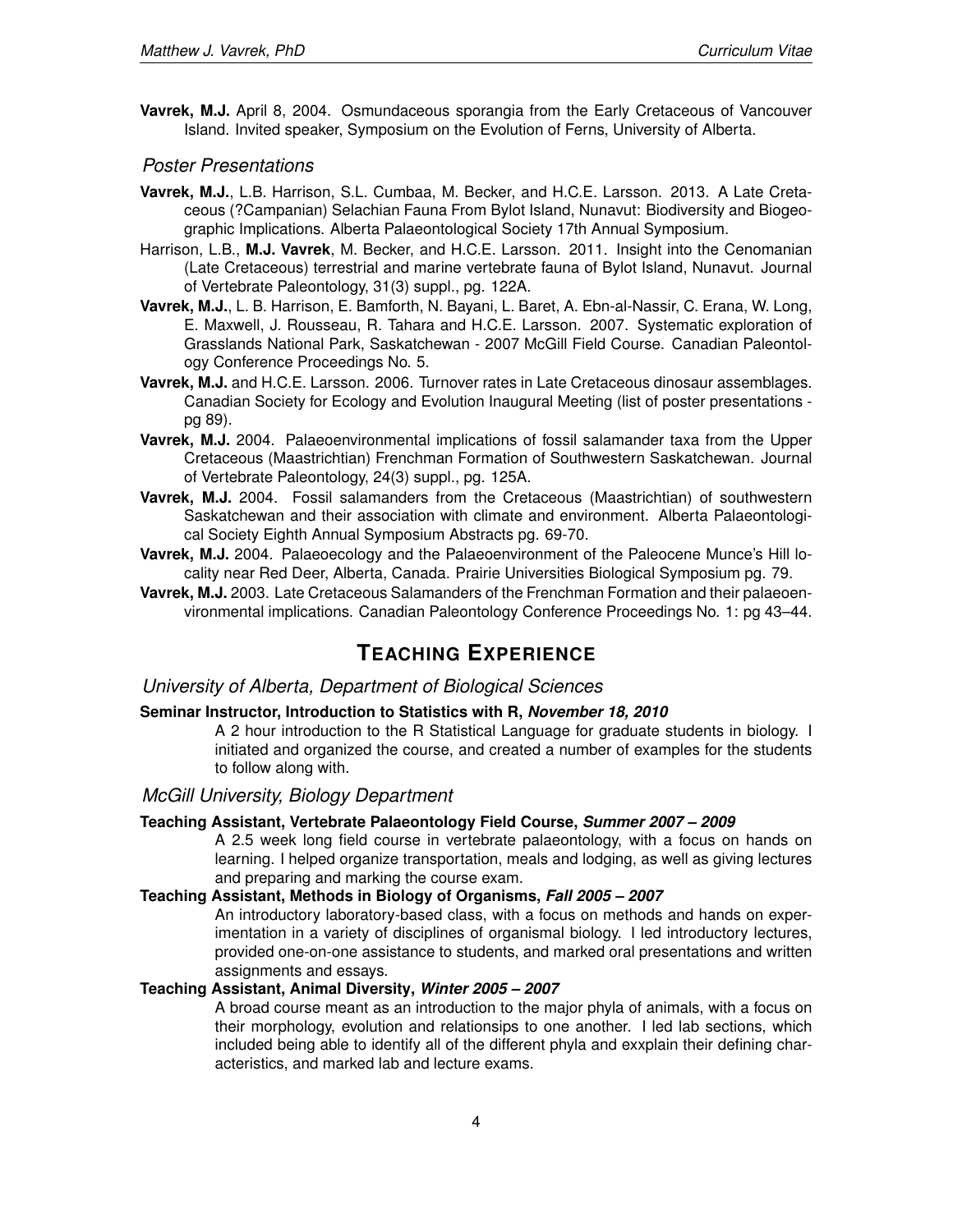# **Teaching Assistant, [Large Scale Ecology,](310.brianmcgill.org)** *Winter 2007*

Ecological patterns and processes at large spatial, taxonomic and temporal scales. I led computer lab sessions doing statistical analyses using Excel, assisted on a field trip to a nearby forest preserve to identify and census tree species, and marked assignments and exams.

### **Teaching Assistant, [Biological Oceanography,](http://biology.mcgill.ca/undergrad/courses/c441b.html)** *Winter 2006*

An overview of plankton biology and ecology, at both small and large scales. I assisted students in experimental growth studies of various plankton species under varying environmental conditions, and marked poster presentations and lab assignments.

#### **Guest Lecturer, [Animal Diversity,](http://biology.mcgill.ca/undergrad/courses/c305b.html)** *Winter 2005*

A broad course meant as an introduction to the major phyla of animals, with a focus on their morphology, evolution and relationsips to one another. Lectured on the diversity and morphology of modern and fossil echinoderms.

### **Teaching Assistant, [Cell and Molecular Biology,](http://biology.mcgill.ca/undergrad/courses/c112b.html)** *Winter 2005*

An introductory course for all students in the biological sciences stream. I supervised students as they learned techniques including basic microscopy and sterile techniques, up through gel electrophoresis, and graded oral presentations, lab assignments and quizzes.

# **Teaching Assistant, [Introduction to Ecology and Evolution,](http://biology.mcgill.ca/undergrad/courses/c215a.html)** *Fall 2004*

An introduction to the fundamental patterns and processes of ecology and evolution. I gave review sessions on course material, led journal article discussions, and marked exams and assignments.

# *Concordia University, Department of Geography, Planning and Environment*

### **Guest Lecturer, Paleobiology,** *Winter 2007*

An overview of palaeontology, covering vertebrates, invertebrates and plants. Lectured on the history and evolution of plants, from the first land land plants through to modern floras.

# **COMMUNITY SERVICE AND OUTREACH**

### **Canadian Palaeontology Conference Organizing Committee,** *2013*

University of Alberta, Edmonton, Alberta. Sat on organizing committee, lead editor for abstract volume.

### **Canadian Palaeontology Conference Organizing Committee,** *2012*

Royal Ontario Museum and University of Toronto, Toronto, Ontario. Set up webiste/online registration site.

#### **Gallery Interpretive Volunteer,** *2011*

Royal Ontario Museum, Toronto, Ontario. Answered visitor questions about palaeontology, dinosaurs and evolution.

# **Assistant Coach,** *2008 – 2009*

Westlock Wrestling Club, Westlock, Alberta. Led practices and taught new techniques to high school students.

# **Audio-visual volunteer technician,** *2006*

Interdisciplinary Graduate Student Research Symposium, McGill University. Organized and set up all the audio-visual equipment for the conference, and helped troubleshoot problems with presentations.

# **Executive member,** *2004 – 2006*

Biology Graduate Students Association, McGill University. Helped in the organization of events for the graduate student community in biology.

#### **Assistant Coach,** *2005 – 2006*

McGill University Wrestling Club. Led practices, taught new techniques and organized trips for tournaments.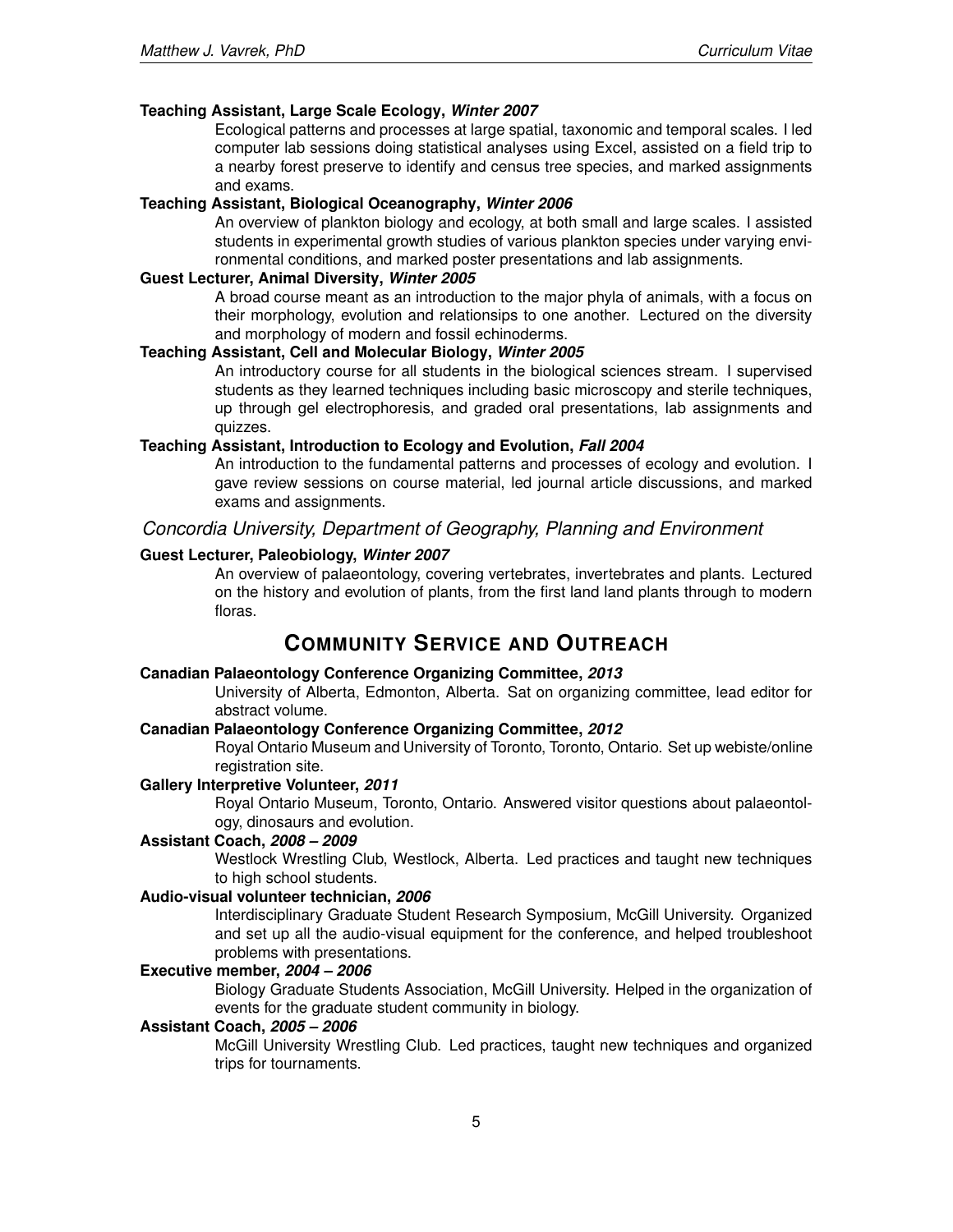#### **Student volunteer,** *2004 – 2006*

'Let's Talk Science' science education outreach, McGill University. Gave guided tours to school groups with a focus on the different types of science research being conducted at the university, and judged science fair competitions.

#### **Student Representative,** *2003 – 2004*

Student member of the Systematics and Evolution Research Interest Group at the University of Alberta.

# **Volunteer interpreter,** *2003 – 2004*

University of Alberta Museums. Gave museum tours and presentations to school and community groups of various ages.

#### **Secretary,** *2002 – 2004*

University of Alberta Palaeontological Society

# **Assistant Coach,** *2003*

Special Olympics Edmonton Softball Team.

# **HONORS & AWARDS**

# *Research Grants*

| Polar Continental Shelf Project (logistical support grant) | 2012-2013                 |
|------------------------------------------------------------|---------------------------|
| Dinosaur Research Institute Fieldwork Grant                | 2012-2014 (declined 2013) |

# *Fellowships*

| Northern Scientific Training Program grant | 2005 - 2008 (declined 2005 and 2007) |
|--------------------------------------------|--------------------------------------|
| <b>FQRNT Doctoral Research Scholarship</b> | 2008-2009                            |
| NSERC CGS-D Graduate Student Award         | 2006–2008                            |
| NSERC PGS-D Graduate Student Award         | 2005 (declined)                      |
| NSERC CGS-M Graduate Student Award         | $2004 - 2006$                        |
| NSERC Undergraduate Summer Research Award  | $2002 - 2004$                        |

## *Awards*

| 2000-2004            |
|----------------------|
| 2000-2002; 2004-2006 |
| 2003                 |
| 2002-2004            |
| 2002-2004            |
| 2001                 |
| 2001                 |
| 2000-2001            |
| 2000                 |
| 2000                 |
| 2000                 |
| 2000                 |
| 2000                 |
| 2000                 |
|                      |

# **FIELD EXPERIENCE**

Northern Alberta Dinosaur Project

*Location:* Northern Alberta, Canada *Date:* July 21–August 9, 2014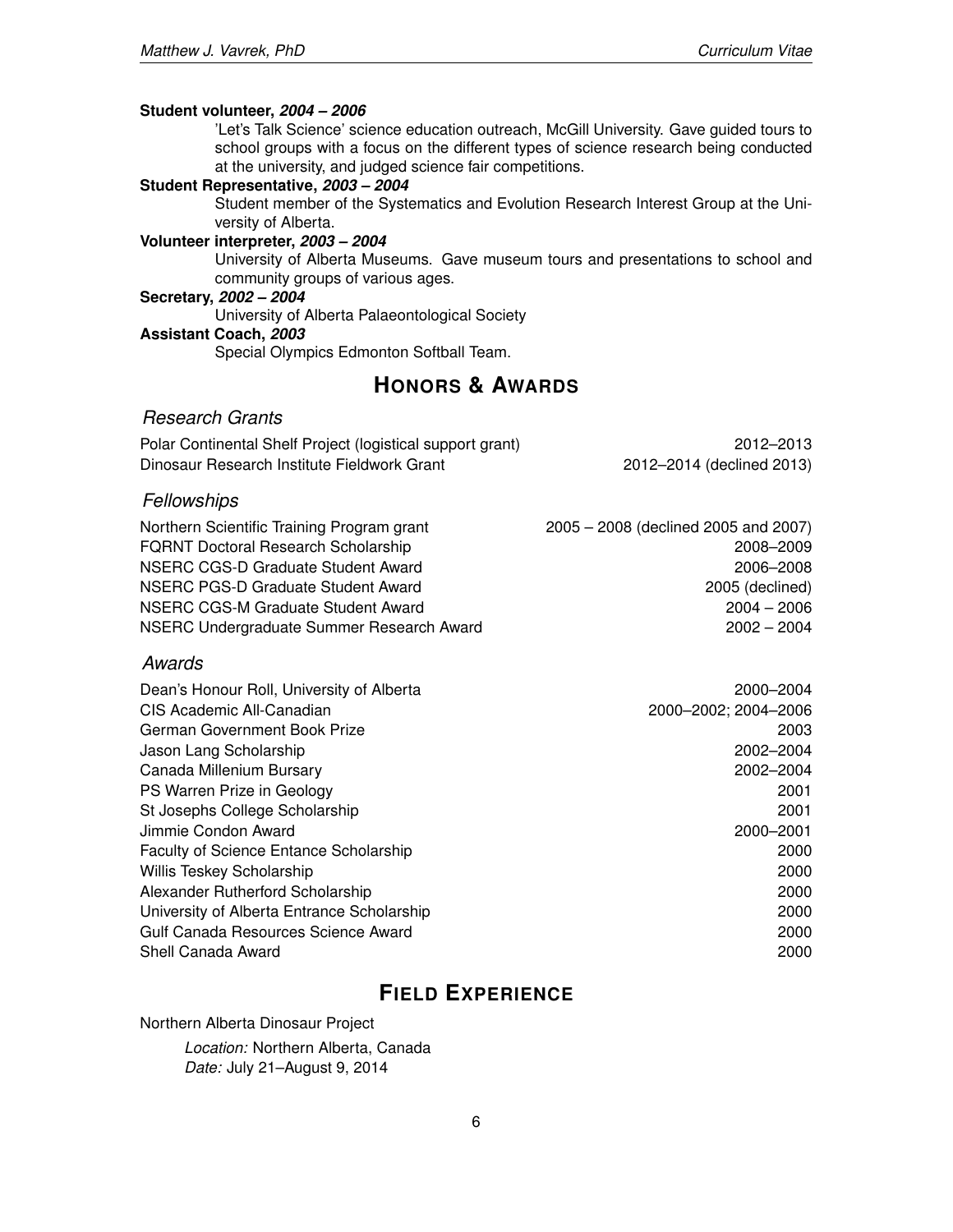*Role:* project leader

*Activities:* organized the inaugural year of an international collaboration designed to study the evolution of northern Alberta terrestrial Cretaceous ecosystems. Obtained external funding, led field party, arranged field equipment and activities, report writing, budget preparation.

Brazeau Formation Reconaissance

*Location:* Alberta foothills, Canada

*Date:* June 10–12, 2014

*Role:* project collaborator

*Activities:* prospected for vertebrates in a little studies area in the foothills of Alberta

#### Yukon North Slope Prospecting Expedition

*Location:* Northern Yukon and northwestern Northwest Territories, Canada

*Date:* July 12–22, 2013

*Role:* project leader

*Activities:* arranged logistics in conjunction with larger expedition from the Yukon Geological Survey, obtained external (federal) funding, led field party, arranged field equipment and activities, report writing, budget preparation

### Tertiary Hills Prospecting Expedition

*Location:* Tertiary Hills, east central Northwest Territories, Canada *Date:* August 23–September 3, 2012 *Role:* project leader *Activities:* arranged logistics, obtained external (federal) funding, led field party, arranged

field equipment and activities, report writing, budget preparation

# Peace River/Dunvegan Prospecting Expedition

*Location:* Peace River, western Alberta, Canada

*Date:* August 13–17, 2012

*Role:* project leader

*Activities:* initiated project, arranged external funding (institutional), arranged logistics, led field party, arranged field equipment and activities, report writing, budget preparation

Yukon palaeobotany consultant

*Location:* Peel River Basin, Yukon Territory, Canada *Date:* July 20–29, 2009 *Role:* consultant *Activities:* logistical assistance, plant identification, report writing, budget preparation

Vertebrate Palaeontology Field Course (Biol 573)

*Location:* Eastend and Grasslands National Park, Saskatchewan and Dinosaur Provincial Park, Alberta, Canada *Date:* May 17–June 4, 2009

*Role:* teaching assistant

*Activities:* logistical assistance, student management, exam preparation

Yukon fossil reconnaissance expedition

*Location:* Peel River Basin, Yukon Territory, Canada *Date:* August 1–14, 2008 *Role:* research partner *Activities:* logistical assistance, plant identification, report preparation, permit application

Vertebrate Palaeontology Field Course (Biol 573)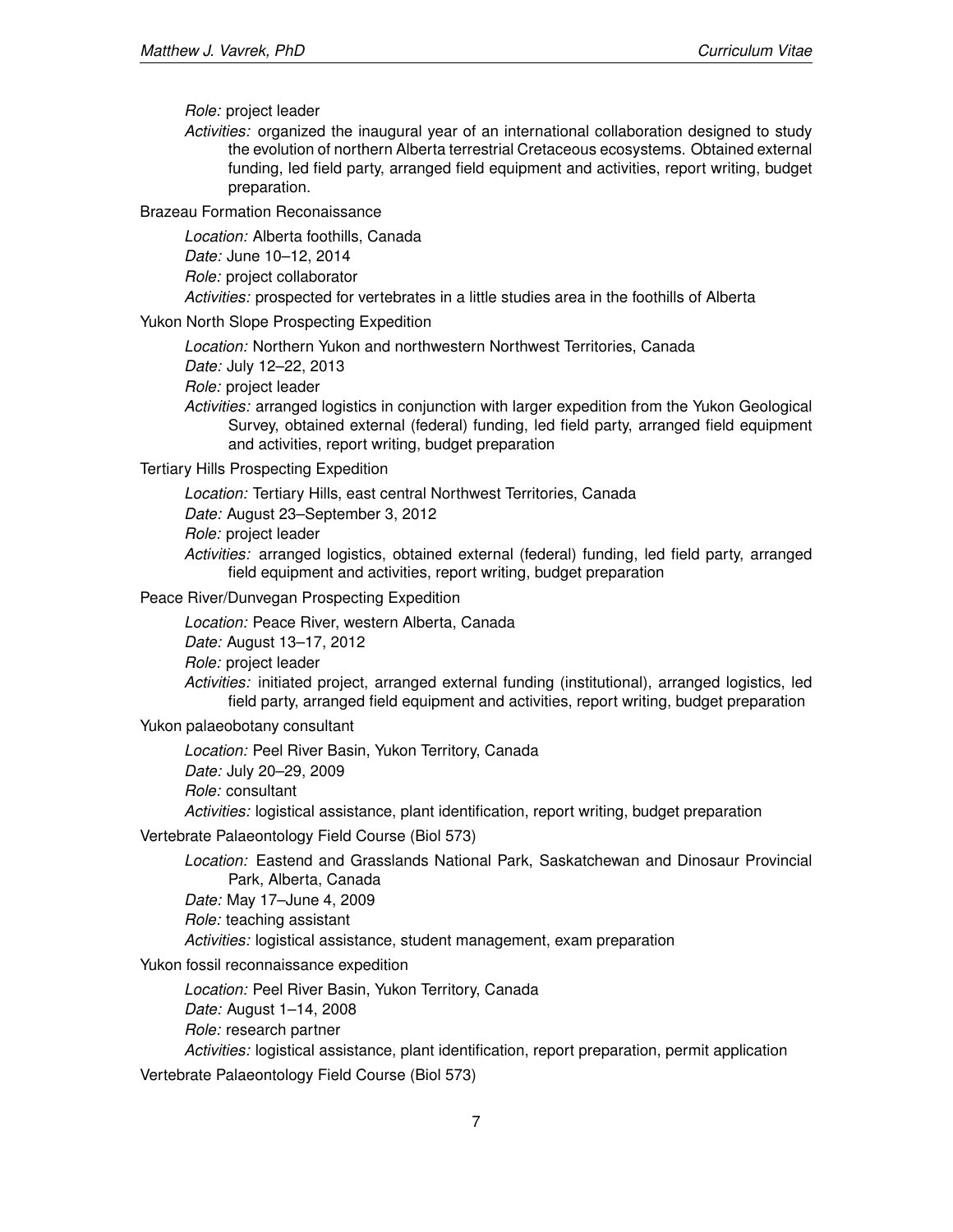*Location:* Eastend and Grasslands National Park, Saskatchewan, Canada *Date:* May 1–19, 2008 *Role:* teaching assistant *Activities:* logistical assistance, student management

### Panama collaborative work

*Location:* Smithsonian Tropical Research Institute, Panama City, Panama *Date:* January 15 – April 15, 2008 *Role:* visiting researcher *Activities:* collaborative research, fossil prospecting

# Vertebrate Palaeontology Field Course (Biol 573)

*Location:* Eastend and Grasslands National Park, Saskatchewan, Canada *Date:* May 1–19, 2007 *Role:* co-leader *Activities:* logistical assistance, student management

### Missinaibi River expedition

*Location:* Missinaibi River, northern Ontario, Canada *Date:* September 14–21, 2006 *Role:* expedition leader/coordinator *Activities:* logistical coordination, permit applications, trip leader

## High Arctic palaeontological exploration

*Location:* Ellesmere and Melville Islands, Nunavut, Canada *Date:* July 1–30, 2006 *Role:* student *Activities:* logistical assistance, fossil prospecting/excavation

#### Vertebrate Palaeontology Field Course (Biol 573)

*Location:* Dry Island Buffalo Jump Provincial Park, Alberta, Canada *Date:* July 15–30, 2005 *Role:* student *Activities:* logistical assistance, fossil prospecting/excavation, stratigraphic mapping

# Lebanon fossil invertebrate exploratory trip

*Location:* Byblos, Lebanon *Date:* June 5–15, 2004 *Role:* student *Activities:* fossil inventorying, stratigraphic mapping

# British Columbia Cretaceous plant collecting

*Location:* Vancouver Island, British Columbia, Canada *Date:* July 15–30, 2003 *Role:* student *Activities:* fossil prospecting/excavation

## Munce's Hill plant locality survey

*Location:* Red Deer, Alberta, Canada *Date:* August 2–4, 2003 *Role:* student *Activities:* excavation coordination, stratigraphic mapping

"Scotty" the *T. rex* quarrying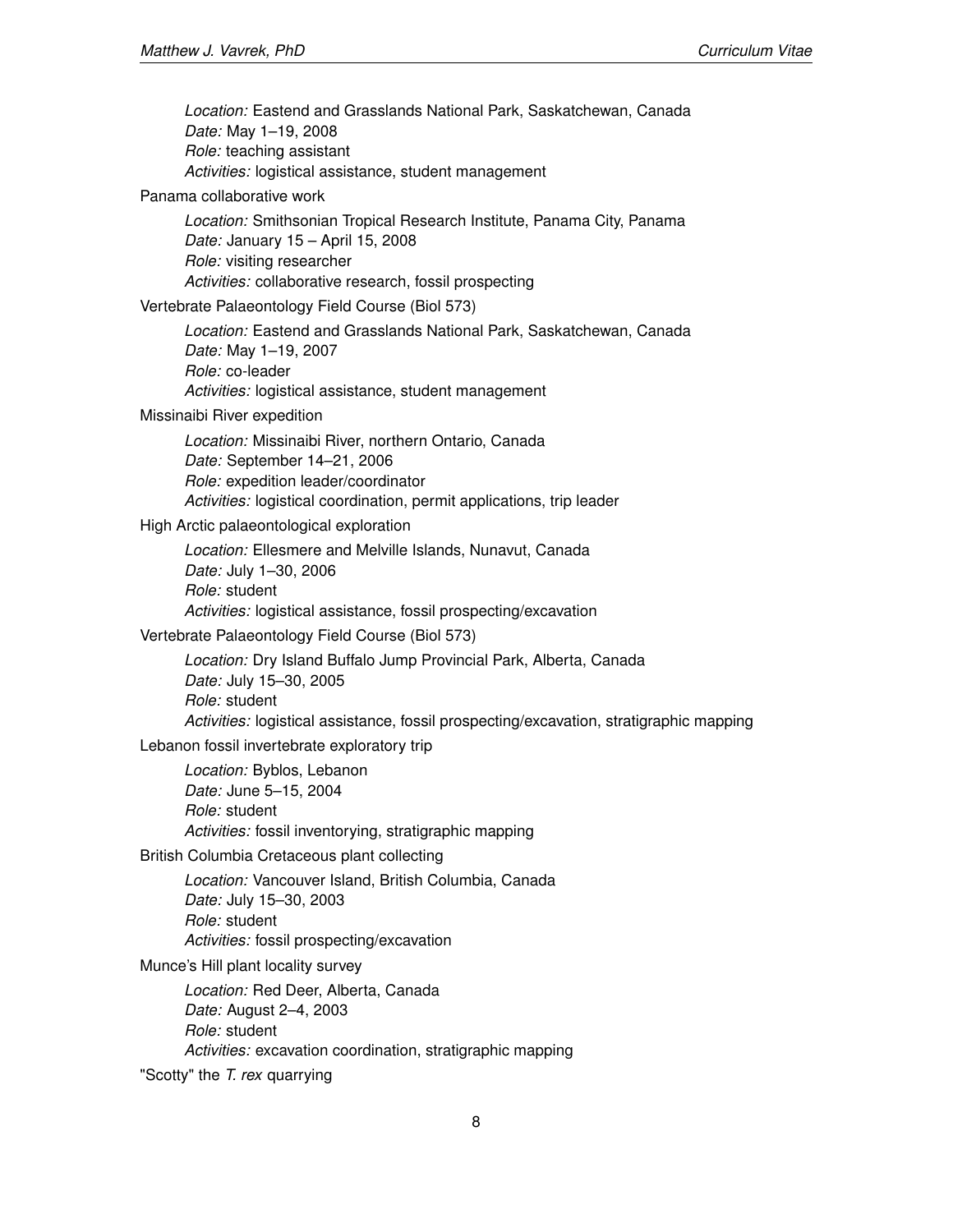*Location:* Eastend, Saskatchewan, Canada *Date:* July 10–30, 2002 *Role:* student *Activities:* quarry excavation, microsite collection, stratigraphic mapping

Saskatchewan marine vertebrate prospecting

*Location:* Lake Diefenbaker, southern Saskatchewan, Canada *Date:* June 15–30, 2002 *Role:* student *Activities:* fossil prospecting

Geology field school (EAS 234)

*Location:* Jasper, Alberta, Canadaa *Date:* May 1–8, 2002 *Role:* student *Activities:* stratigraphic mapping

# **RELEVANT SKILLS AND TRAINING**

# *Languages*

English: fluent French: intermediate Spanish: intermediate German: basic

# *Computer Skills*

Microsoft Office (Word, Excel, PowerPoint, Access) **OpenOffice** GIS (Quantum GIS, PostGIS) Linux (Ubuntu) R Statistical Language SQL (PostgreSQL)  $MT$ <sub>E</sub>X.

# *Certifications*

Non-restricted Firearm Possession and Acquisition Licence Wilderness First Aid Certification Class 5 drivers license PADI Open Water Diver